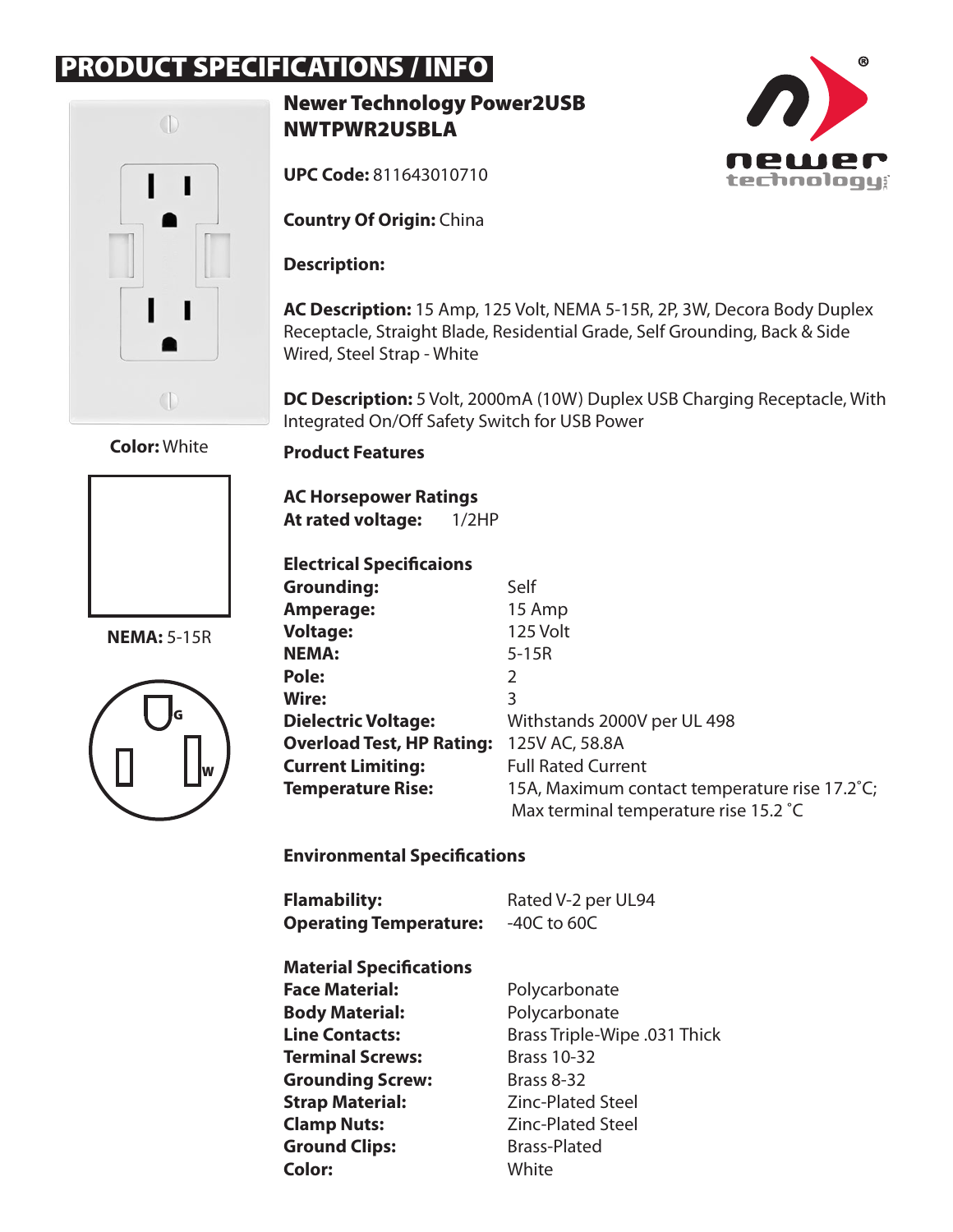## **Mechanical Specifications**

| <b>Terminal ID:</b>    | Brass-Hot, Green-Ground, Silver-Neutral |
|------------------------|-----------------------------------------|
| Terminal Accomodation: | 14-10 AWG                               |
| <b>Product ID:</b>     | Ratings are marked on device            |
| Termination:           | Side                                    |

## **Standards and Certifications**

| <b>NEMA:</b>                  | <b>WD-1 &amp; WD-6</b> |
|-------------------------------|------------------------|
| <b>ANSI:</b>                  | $C-73$                 |
| <b>UL 498:</b>                | File E339607           |
| <b>UL 514D:</b>               | File E339607           |
| <b>UL 1310:</b>               | File E339607           |
| <b>CAN/CSA C22.2 No. 223:</b> | File E339607           |
| <b>Warranty:</b>              | 1 Year                 |
|                               |                        |

**Patent Number US 7,997,925 B2**